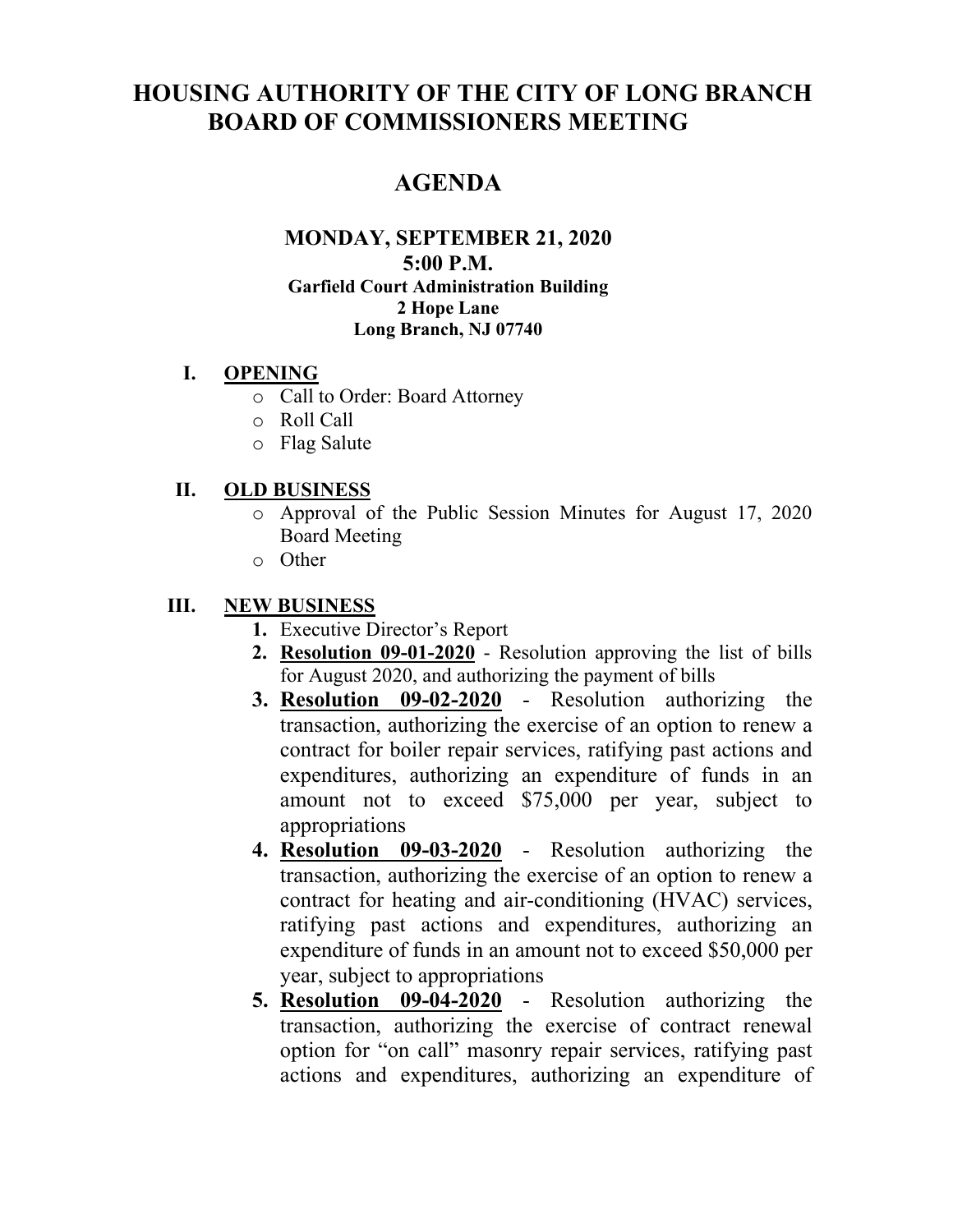funds in an amount not to exceed \$44,000 per year, subject to appropriations

- **6. Resolution 09-05-2020** Resolution approving the transaction, ratifying past actions, authorizing a lease with the City of Long Branch for the use of space at the Adam "Bucky" James Community Center by the City of Long Branch Department of Recreation and Human Services
- **7. Resolution 09-06-2020** Resolution approving the transaction, amending the LBHA Personnel Policies and Procedures Manual, amending resolutions 04-08-2019 and 07-04-2019
- **8. Resolution 09-07-2020** Resolution authorizing contracts with certain approved state contract vendors for contracting units pursuant to N.J.S.A. 40A:11-12a, authorizing an expenditure of funds in an amount not to exceed \$75,000.00, subject to appropriations
- **9. Resolution 09-08-2020** Resolution approving the transaction, amending resolution 06-02-2018 for cooperative purchasing, authorizing a cooperative purchasing with Middlesex County Cooperative
- **10.Resolution 09-09-2020** Resolution approving the transaction, amending resolution 06-02-2018 for cooperative purchasing, authorizing a cooperative purchasing with Monmouth County Cooperative
- **11.Resolution 09-10-2020** Authorizes the Long Branch Housing Authority to participate in Cooperative Purchasing and Pricing Programs with Morris County Cooperative for the purchase of goods or services.
- **12.Resolution 09-11-2020** Resolution approving the transaction, amending resolution 06-02-2018 for cooperative purchasing, authorizing a cooperative purchasing with Somerset County Cooperative
- **13.Resolution 09-12-2020** Resolution approving the transaction, amending resolution 06-02-2018 for cooperative purchasing, authorizing a cooperative purchasing with Sourcewell Cooperative
- **14.Other**

### **I. COMMENTS FROM PUBLIC**

**II. CLOSED SESSION**